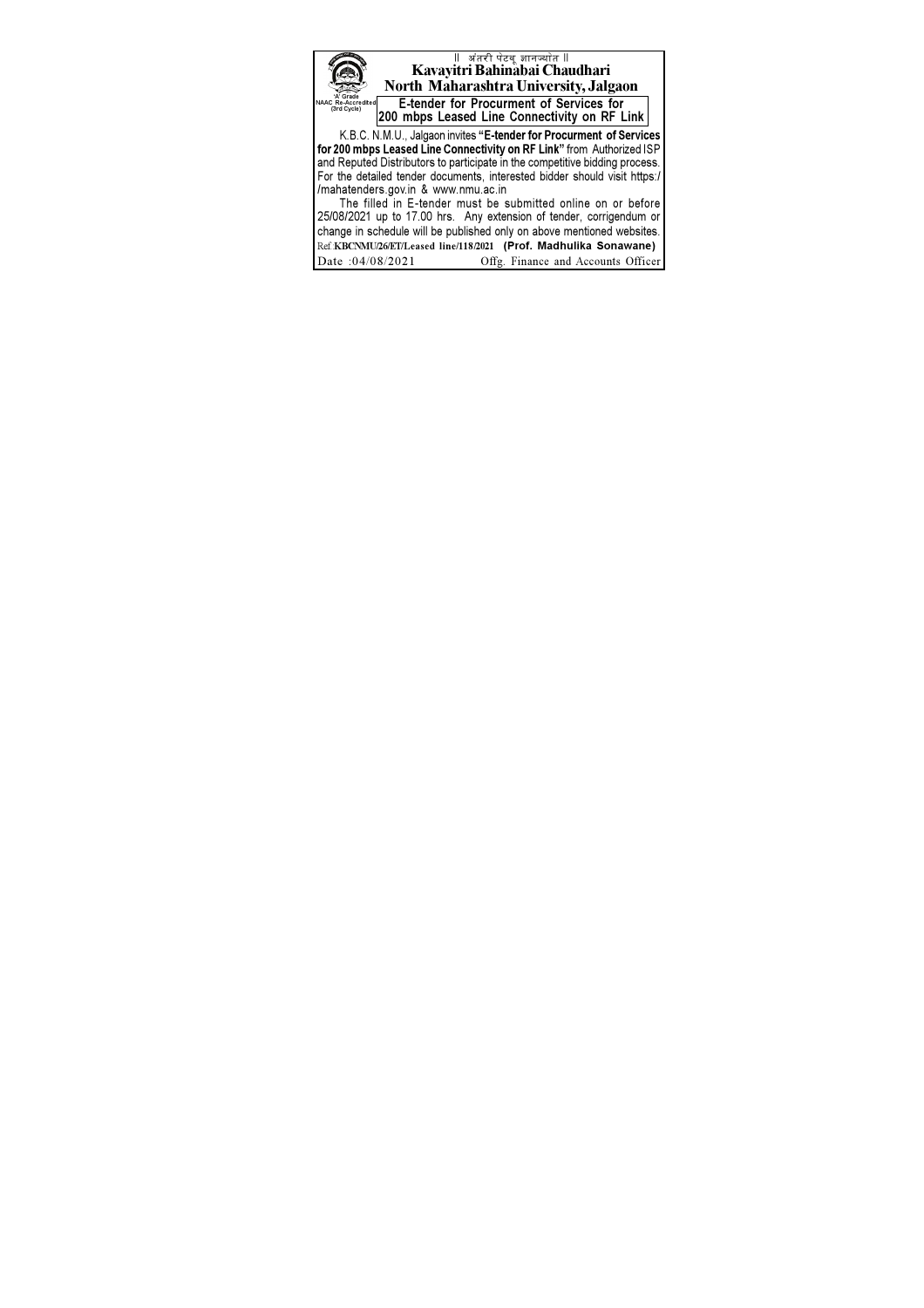

**|| अंतरी पेटवूज्ञानज्योत ||**

**कवययत्री बहिणाबाई चौधरी उत्तर मिाराष्ट्र ववद्यापीठ, जळगाव**

l

**Kavayitri Bahinabai Chaudhari North Maharashtra University, Jalgaon**

**SCHOOL OF COMPUTER SCIENCES (संगणकशास्त्त्र प्रशाळा)**

#### POST BOX NO.80, UMAVINAGAR,

JALGAON- 425 001

Tel. No. (0257) 2257236 & 237

Fax No. (0257) 2258406

**E-TENDER DOCUMENTS FOR 200 MBPS (1:1) RF INTERNET LEASED LINE CONNECTIVITY**

REF :- KBCNMU/Comp. Sci./26/ET/LeasedLine/118/2021

# **FOR MORE DETAILS VISIT**

**[https://mahatenders.gov.in](https://mahatenders.gov.in/) / [www.nmu.ac.in](http://www.nmu.ac.in/)**

Total Pages 01 to 16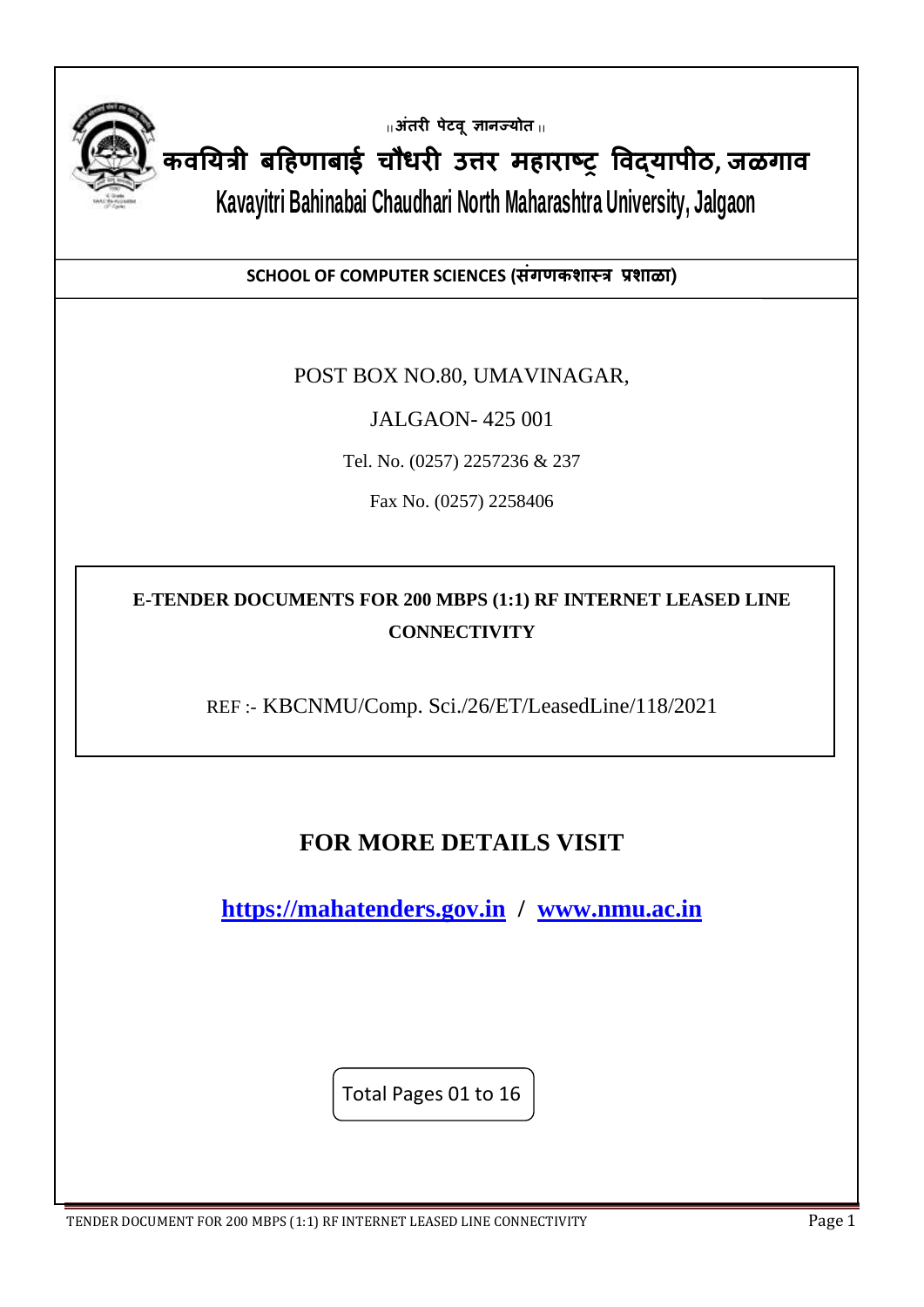

**|| अंतरी पेटवूज्ञानज्योत ||**

**कवययत्री बहिणाबाई चौधरी उत्तर मिाराष्ट्र ववद्यापीठ, जळगाव Kavayitri Bahinabai Chaudhari North Maharashtra University, Jalgaon**

**SCHOOL OF COMPUTER SCIENCES (संगणकशास्त्र प्रशाळा)**

# INDEX

## E-TENDER FOR 200 MBPS (1:1) RF INTERNET LEASED LINE CONNECTIVITY

| Sr. No. | <b>Details of Contents</b>                                                                         | Page No. |
|---------|----------------------------------------------------------------------------------------------------|----------|
| 01      | <b>Tender Schedule</b>                                                                             | 03       |
| 02      | <b>E-Tender Notice</b>                                                                             | 04       |
| 03      | Instructions for filling of Tender                                                                 | 05 to 06 |
| 04      | General Terms and Conditions of the tender                                                         | 07 to 08 |
| 05      | <b>Technical Specifications</b>                                                                    | 09 to 10 |
| 06      | Information of the bidder (Annexure—A)                                                             | 11       |
| 07      | Certificate of Annual Turn Over (Annexure—B)                                                       | 12       |
| 08      | List of the documents to be submitted for<br>technical suitability (Annexure—C)                    | 13       |
| 09      | Declaration regarding blacklisting / debarring<br>from taking Part in tender. (Annexure—D)         | 14       |
| 10      | Technical Bid Document For 200 MBPS (1:1) RF<br>Internet Leased Line Connectivity (Annexure—<br>E) | 15       |
| 11      | Bidder's Declaration (Annexure—F)                                                                  | 16       |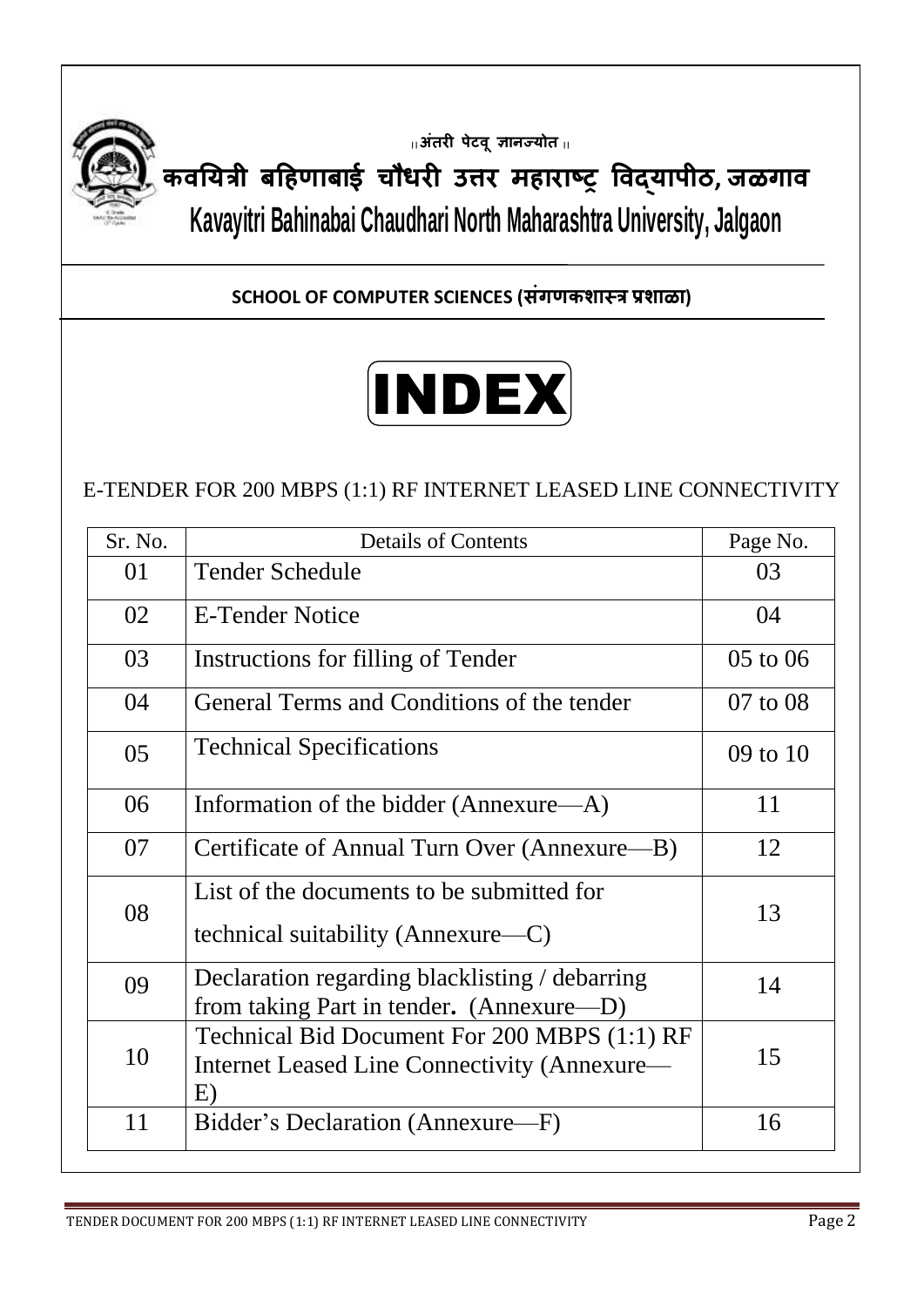# **E-Tender Schedule and Contact details**

|    | Sr. No.   Key Days of the tender | Start date & time | End date<br>and |
|----|----------------------------------|-------------------|-----------------|
|    |                                  |                   | time            |
| 01 | <b>Tender Release</b>            | 04 / 08 / 2021    |                 |
| 02 | Tender documents                 | 05/08/2021        | 25/08/2021      |
|    | downloading                      |                   |                 |
| 03 | Online submission                | 05 / 08 / 2021    | 25 / 08 / 2021  |
| 04 | <b>Technical Bid opening</b>     | 30/08/2021        |                 |
|    |                                  | If Possible       |                 |

# Contact below if any query

| Sr. No. | Name of the Contract Person            | Mobile No.   |
|---------|----------------------------------------|--------------|
| 01      | Sumit Katkar.                          |              |
|         | For any Information / difficulty       | 7745827385   |
|         | Regarding online submission of tender  | 7843024910   |
| 02      | <b>Technical Query:</b>                |              |
|         | Prof. S. R. Kolhe                      | 0257-2257451 |
|         | Director of School Computer Sciences,  |              |
|         | <b>KBCNMU</b> , Jalgaon                |              |
|         |                                        |              |
|         | Husain Dawoodi                         | 0257-2258411 |
|         | <b>System Analyst</b>                  |              |
| 03      | Tender Enquiry (Finance Dept.)         |              |
|         | Shri. Ravindra Patil, Purchase Officer | 0257-2257236 |
|         |                                        |              |
|         |                                        |              |
|         |                                        |              |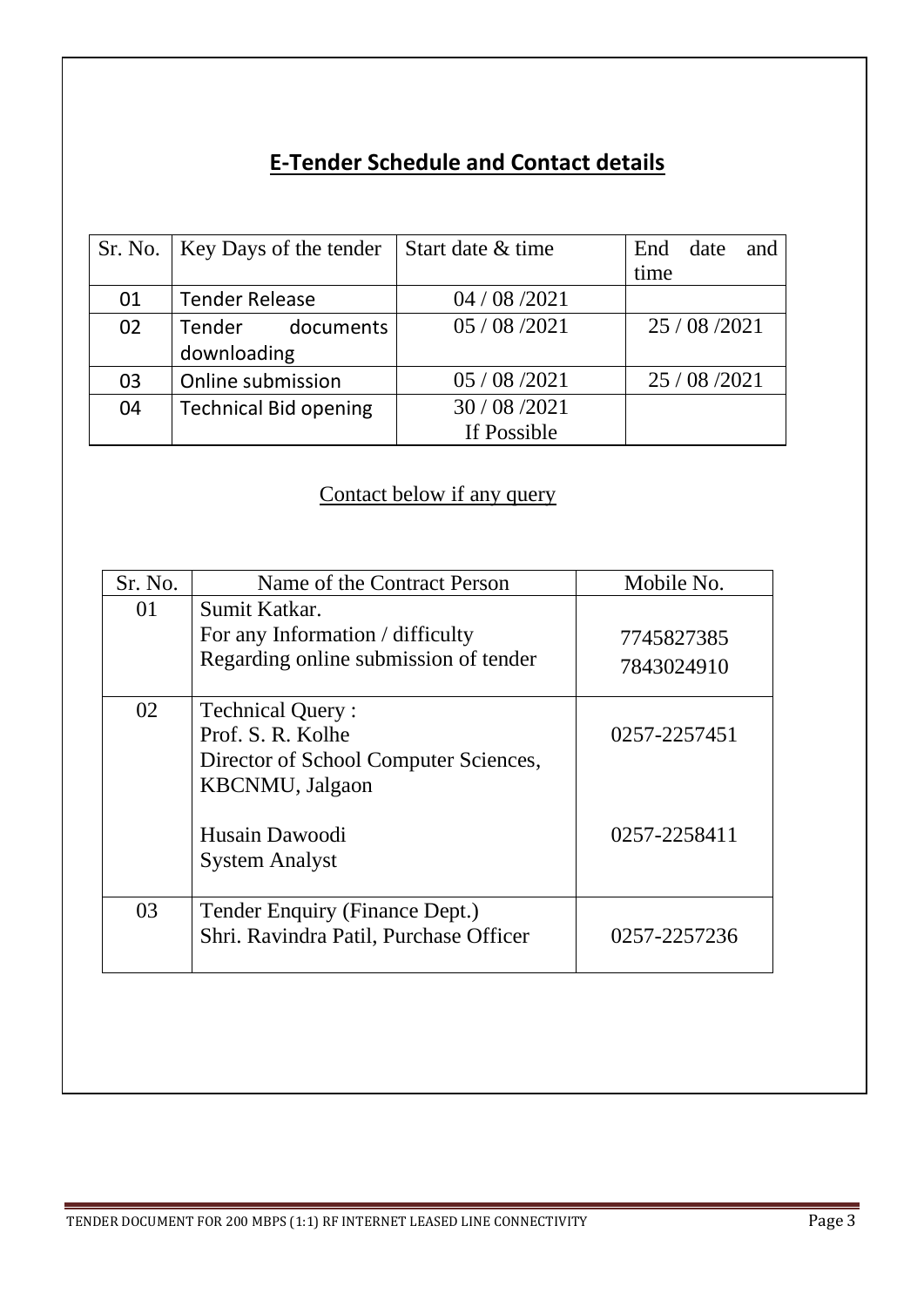

**|| अंतरी पेटवूज्ञानज्योत ||**

**कवययत्री बहिणाबाई चौधरी उत्तर मिाराष्ट्र ववद्यापीठ, जळगाव Kavayitri Bahinabai Chaudhari North Maharashtra University, Jalgaon**

SCHOOL OF COMPUTER SCIENCES (संगणकशास्त्र प्रशाळा)

# **E-TENDER NOTICE**

#### **E-TENDER FOR 200 MBPS (1:1) RF INTERNET LEASED LINE CONNECTIVITY**

 Kavayitri Bahinabai Chaudhari North Maharashtra University, Jalgaon invites etender for 200 MBPS (1:1) RF Internet Leased Line Connectivity from Authorized ISPs / Distributors and reputed supplier to participate in the competitive bidding process. For the detailed tender documents, interested bidder should visit **https://mahatenders.gov.in and [www.nmu.ac.in](http://www.nmu.ac.in/)**

 The filled in tender must be submitted online on or before 25/08/2021. Any extension of tender, corrigendum or change in schedule will be published only on above mentioned websites.

## REF: - **KBCNMU/Comp. Sci./26/ET/LeasedLine/118/2021**

Date: 04 / 08 / 2021

 **(Prof. Madhulika Sonawane) Offig. Finance and Accounts Officer**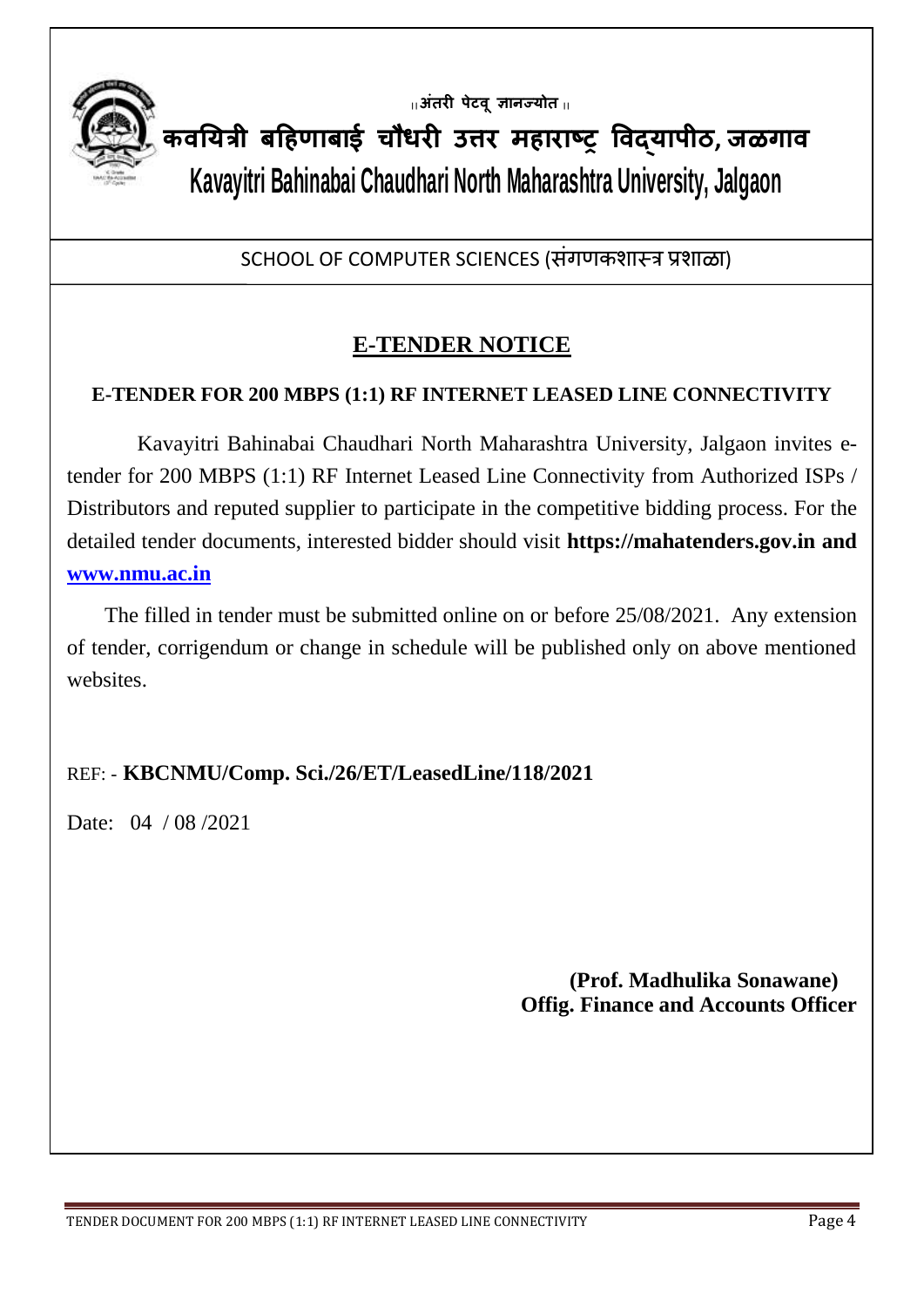## **Instructions for filling of E-Tender**

 The Finance and Accounts Officers, Kavayitri Bahinabai Chaudhari North Maharashtra University, Jalgaon invites E-Tender for 200 MBPS (1:1) RF Internet Leased Line Connectivity from Authorized ISPs / Distributors and reputed suppliers. The details in this regard are given below.

- 1. Procedure to submit the tender: All eligible/ interested tendered are required to be enrolled on Portal https://mahatenders.gov.in before downloading tender documents, and participate in etendering the vendors should submit online tender in two bid system i.e. Technical Bid and Commercial/ Financial Bid BOQ (**BOQ Rate quoted inclusive of all taxes)**
- 2. Technical Bid: The technical bid shall contain the following documents. The bidder must scan the documents and upload all these documents online with first page in technical bid compulsorily. All the documents must be valid and self-attested by bidder non-submission of following requested documents may lead to rejection of offers.

| Sr. No.      | Name of Document                                                                                 |  |
|--------------|--------------------------------------------------------------------------------------------------|--|
| $\mathbf I$  | Information of the bidder as per Annexure $-A$ .                                                 |  |
|              | (The same should be submitted on letter head of bidder)                                          |  |
| $\mathbf{I}$ | Certificate of incorporation of company issued under the company act or by any other             |  |
|              | competent authority in case of proprietary / partnership firm etc.                               |  |
| III          | Copy of GST registration certificate                                                             |  |
| IV           | Copy of PAN card                                                                                 |  |
| $\mathbf V$  | Copies of Income tax return filed during last three financial years. (2017-18, 2018-19, 2019-20) |  |
| VI           | Copies of SSI / NSIC / MSME registration certificate. (In case of Exemption in payment of        |  |
|              | Tender Fees/EMD is claimed.) The related G.R./ circular must be uploaded                         |  |
| <b>VII</b>   | Proof of annual turnover for the last three financial years as per Annexure- B                   |  |
| <b>VIII</b>  | List of clients mentioning the name, address, Landline. No. / Mobile No. of the clients with     |  |
|              | quantity and date of supply. Two / Three Copies of work order should be uploaded.                |  |
| IX           | List of the documents to be submitted for technical suitability as per Annexure - C              |  |
| X            | An affidavit that the bidder has never been blacklisted by any government department /           |  |
|              | government undertaking /any other agency as per Annexure- D                                      |  |
| XI           | The Technical Bid Document For 200 MBPS (1:1) RF Internet Leased Line Connectivity               |  |
|              | as per Annexure-E                                                                                |  |
| XII          | Bidder's Declaration on letter head as per Annexure-F                                            |  |
| XIII         | Receipts of payment cost of tender and earnest money deposit paid through Internet               |  |
|              | <b>Banking</b>                                                                                   |  |
| <b>XIV</b>   | Audited balance sheet $\&$ profit $\&$ loss account of the company / firm duly audited by        |  |
|              | Chartered Accountant for last there financial years. (2017-18, 2018-19, 2019-20)                 |  |
| XV           | Technical Boucher / Catalogue of quoted model.                                                   |  |
| <b>XVI</b>   | Full set of tender documents with seal and signature of bidder or his authorized                 |  |
|              | representative on each page of the tender.                                                       |  |
|              |                                                                                                  |  |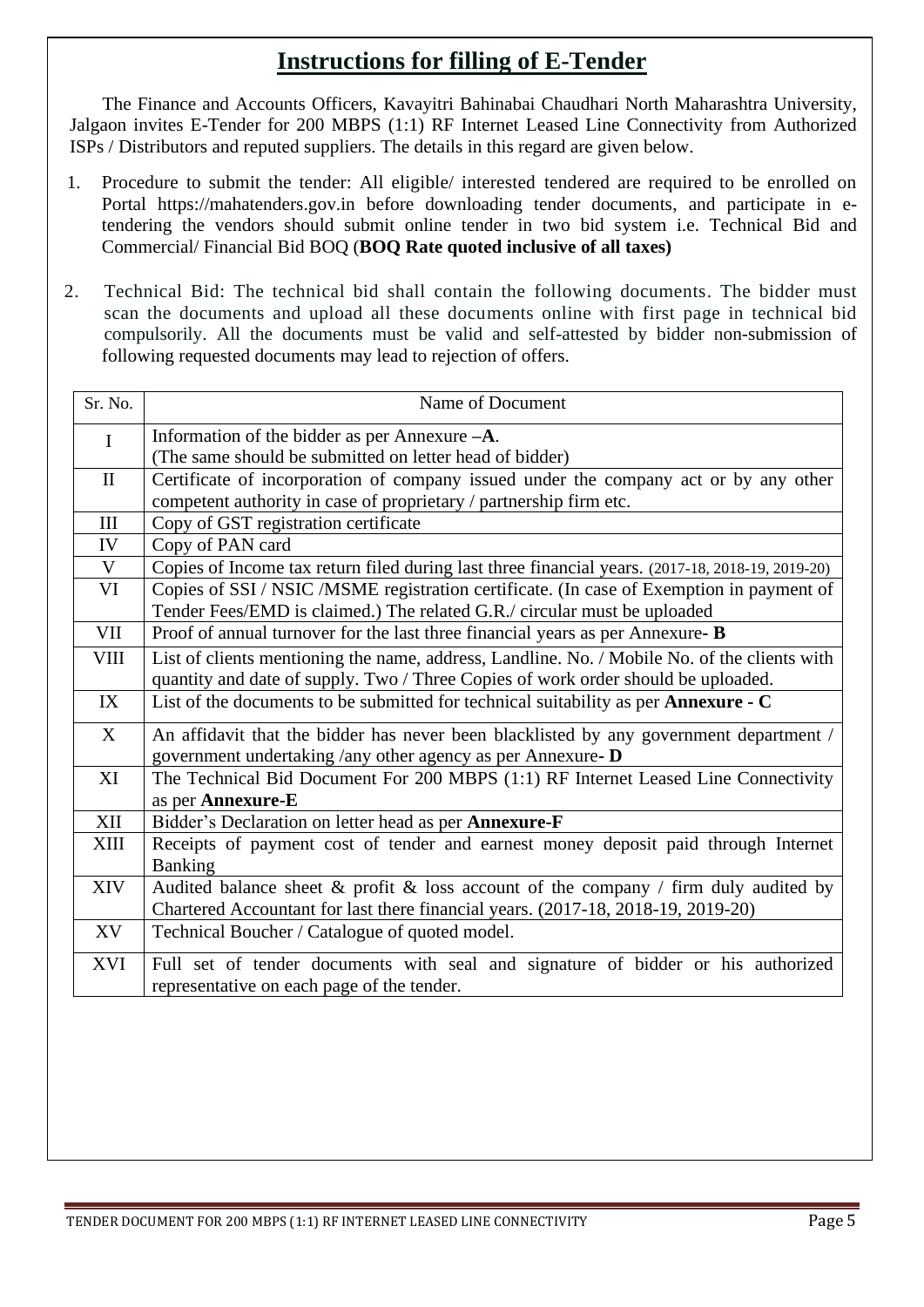- 3. Financial Bid: The tendering authority will first open the Technical Bid documents of all bidders and after scrutinizing these documents will shortlist the bidders who are eligible for Financial Bidding process. Otherwise, the tender may be disqualified. Financial bid should be submitted online by vendor in the form of BOQ excel sheet given over [www.mahatender.gov.in,](http://www.mahatender.gov.in,/) the supplier shall fill up the column of rate per quantity offered by him.
- 4. Bidder should have valid Digital Signature Certificate (DSC) obtained from any certifying authorities.
- 5. The detail technical specifications of 200 MBPS (1:1) RF Internet Leased Line Connectivity are provided in the tender documents.
- 6. The Technical and Financial Bid shall be submitted online as per the schedule.
- 7. Bidder may be invited for discussion in university, if needed/required.
- 8. The Bidders are strictly advised to follow the dates and times allocated to each stage. As indicated in the time schedule. All the online activities are time tracked and the Electronic Tendering System enforces time-locks that ensure that no activity or transaction can take place outside the Start and End Dates and Time of the Stage as defined in the tender schedule. At the sole discretion of the tender authority, the time schedule of the tender stages may be extended.
- 9. University reserves the right for change in the tender document.
- 10. Rate to be quoted should be mentioned at item wise in provided in Schedule (BOQ) by the bidder, more over the rate should not be quoted anywhere else in the tender booklet as well as in the blank pages.
- 11. The university reserves the right to decide whether to open or not open the commercial bid of the supplier and no objection of any supplier shall be entertained on any ground whatsoever it may be regarding this.
- 12. No bid shall be accepted without payment by online earnest money deposit and cost of tender.
- 13. **The rate quoted in BOQ form should be inclusive of GST, including installation and commissioning charges with necessary equipment's for providing 200 MBPS (1:1) RF Internet Leased Line Connectivity at the site.**
- 14. The rate should be offered for only the item as mentioned in the schedule.
- 15. The rates quoted for the quantity other than specification specified in the tender form shall not be considered for comparison of rate.
- 16. **Attach technical detail of quoted offer.**
- 17. The university is not bound to accept lowest tenders and reserve the right to accept/cancel any or all tenders without assigning any reason thereof.

**(Prof. Madhulika Sonawane) Offig. Finance and Accounts officer**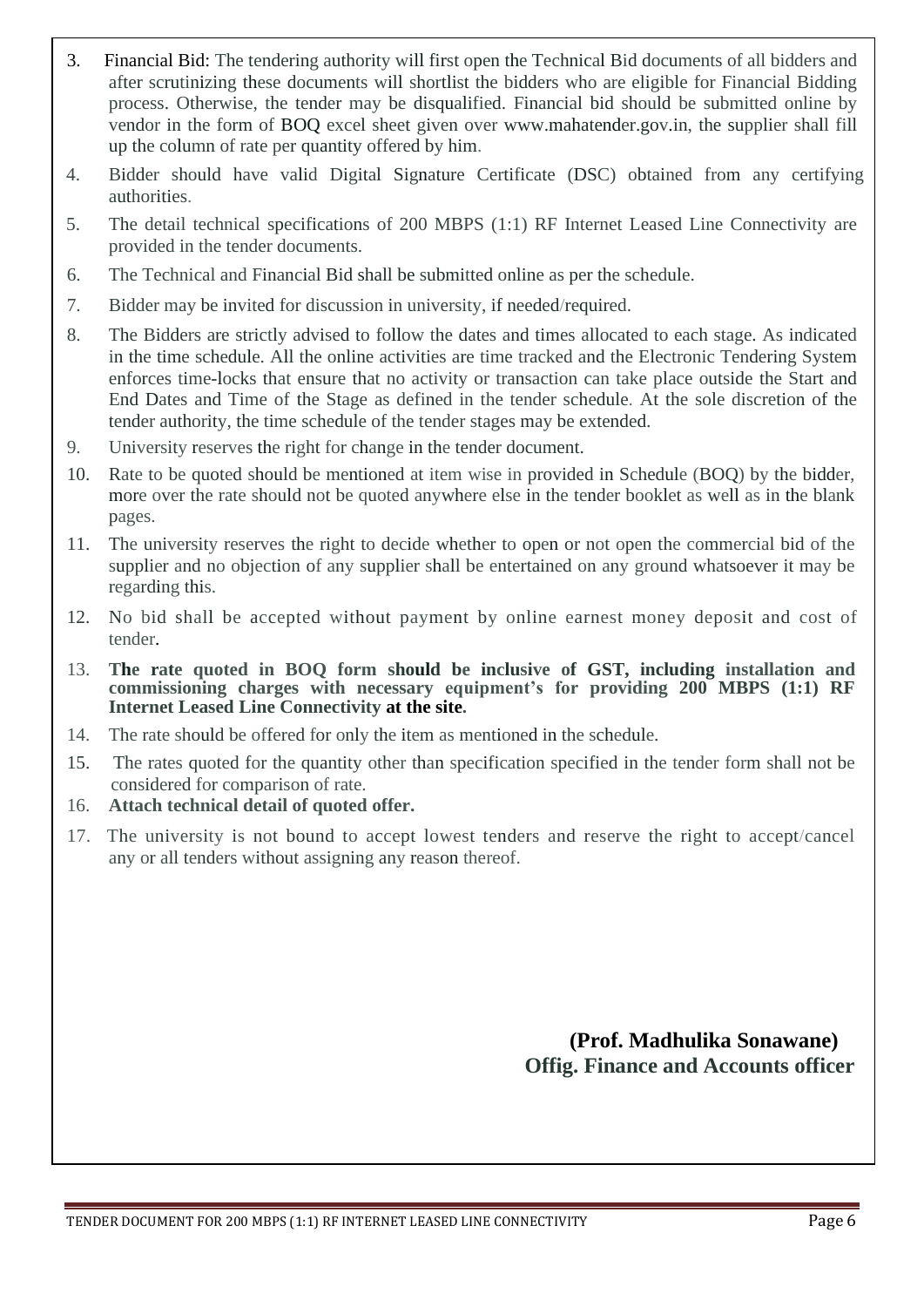# **-: General Terms and Conditions of the E-Tender :-**

- **1)** The online tender is called from Authorized ISPs/ Distributor / Reputed Supplier to provide 200 MBPS (1:1) RF Internet Leased Line Connectivity.
- **2)** Bidder are compulsory required to submit all documents online as mentioned in Annexure-A If bidder fails to do so the financial bid of such bidder will not be considered opened.
- **3) Earnest Money Deposit & Cost of Tender: -** Vendors are required to pay Rs. 3,000/- (Rs. Three Thousand only) and Rs. 50,000/- (Rs. Fifty thousand only) towards Tender Fee and EMD respectively through Net banking.
- **4) Security Deposit:** The successful tendered to whom the work/ supply / purchase order is given shall be required to deposit an amount equivalent to 5% of total value of work order (inclusive of all taxes, duties etc.) as security deposit within 7 days from the date of work order. The security deposit will not carry any interest, and which shall be refunded after successful completion of the work. If the bidder fails to keep the security deposit, then the second lowest quoted bidder will be issued the similar work order or the university with holds the total authority for the necessary action to be taken.

Cancellation of work/ supply / purchase order: University reserves the right to cancel the work order in case tendered fails to install and commission the 200 MBPS (1:1) RF Internet Leased Line Connectivity within the stipulated time given in the work order. The university reserves the right to go for next lowest tendered or other appropriate action will be taken.

If due to the above-mentioned reason work order is canceled, earnest money and security deposit shall be forfeited and also the tender may be allotted to the next lowest tender or the university reserves the right to take any other appropriate decision including legal action against the bidder to whom work order was given.

- **5)** The Bid E.M.D. will be forfeited:
	- a) If the bidder withdraws his bid during the period of bid validity specified in the bid.
	- b) In case of successful bidder if the bidder
		- i) Fails to sign the contract/ agreement in accordance with the terms of the tender documents.
		- ii) Fails to furnish required performance security in accordance with the terms of tender document within the time frame specified by the university.
		- iii) Fails or refuses to honor his own quoted price for the product offer.
- **6)** The successful bidder is required to execute an agreement on Rs.100/- stamp paper for installation, commissioning of the items as per the tender and cost of work order. The agreement should be registered with notary. The same should be submitted along with security deposit.
- **7)** Conditional tender shall not be accepted.
- **8)** F.O.R: -The rates quoted should be F.O.R the university campus. The rate quoted by the bidder should be inclusive of GST, freight, forwarding, loading and unloading Insurance, Installation and mounting etc.
- **9) Payment:** 100% Payment of Installation charges shall ordinarily be made within 30 days after satisfactory installation and commissioning of work as per work order and report to this effect received from technical authority appointed by the university or concerned H.O.D.

Payment will be made quarterly in equal installments of the total amount of the RF leased line tariff charges (200 Mbps connectivity) for two years quoted in the offer, upon satisfactory performance for the respective quarter at the end of each quarter. The vendor must produce the invoice at the end of each quarter for the payment. While making payment statutory deductions will be made directly form the bill.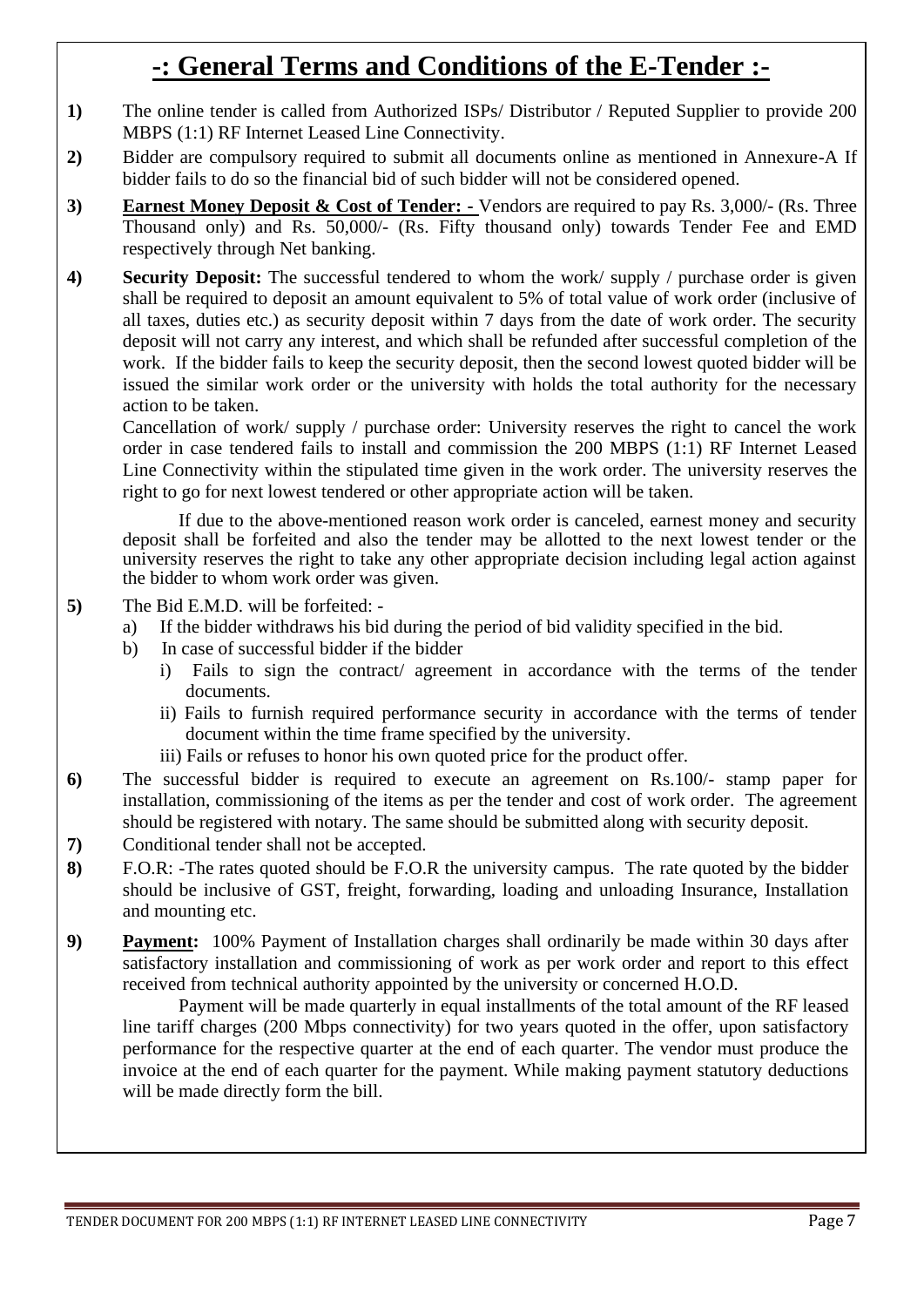- **10) Performance Bank Guarantee**: The Successful bidder will have to submit the performance bank guarantee along with invoice equivalent to 5% of total value of the work/purchase order towards performance bank guarantee for the period of 60 days beyond the period for which the Internet Leased Line Connectivity services.
- **11) Completion Period: -** The installation and commissioning of internet connectivity at site should be completed within 7 to 8 weeks from the date of receipt of work order. If the bidder fails to complete the Installation within the period. The university will entitle to recover penalty as liquidated damages @ 0.5% of total value of invoice each week or parts thereof during which the delay of such stores delays subject to maximum in limit of 5%.
- **12)** Assignment / subcontracting / sublet: The tender shall not assign the order received any rights under this tender or to become due hereunder, neither delegated nor subcontracted sublet any obligations or work hereunder without the prior written consent of the University.
- **13)** Kavayitri Bahinabai Chaudhari North Maharashtra University, Jalgaon is not bound to accept the lowest tender and reserves the right to accept any tender or to reject any or all tenders without assigning any reasons whatsoever.
- **14)** Tenderer must submit the cost of tender documents and EMD only through 'INTERNET BANKING'
- **15) Safety & Security: -** Safety & Security of all the equipment material shall be responsibility of the vendor till the completion of work as per work order.
- **16)** Only online tender submitted through Government of Maharashtra portal for e-procurement will be consider. ( **[https://mahatenders.gov.in](https://mahatenders.gov.in/)** )
- **17)** Tender offer must be valid for a period of minimum 180 days from the date of opening of commercial / financial bid. Any offer failing short of the validity period is liable for rejection.
- **18) Jurisdiction:** The courts at Jalgaon alone will have the jurisdiction to try any matter, dispute or reference between parties arising out of this tender / contract. It is specifically agreed that no court outside and other than Jalgaon court shall have Jurisdiction in the matter.
- **19)** Incomplete offers would not be entertained.
- **20)** The University reserves the right to delete/ increase/ decrease items from the schedule of requirement specified in the tender and accept or reject any or all the tenders from any or all the parties without assigning reason thereof.
- **21) Installation and Commissioning: The 200 MBPS (1:1) RF Internet Leased Line Connectivity** must be installed and commissioned at the **School of Computer Sciences, KBC NMU Jalgaon**.

 **(Prof. Madhulika Sonawane) Offig. Finance and Accounts Officer**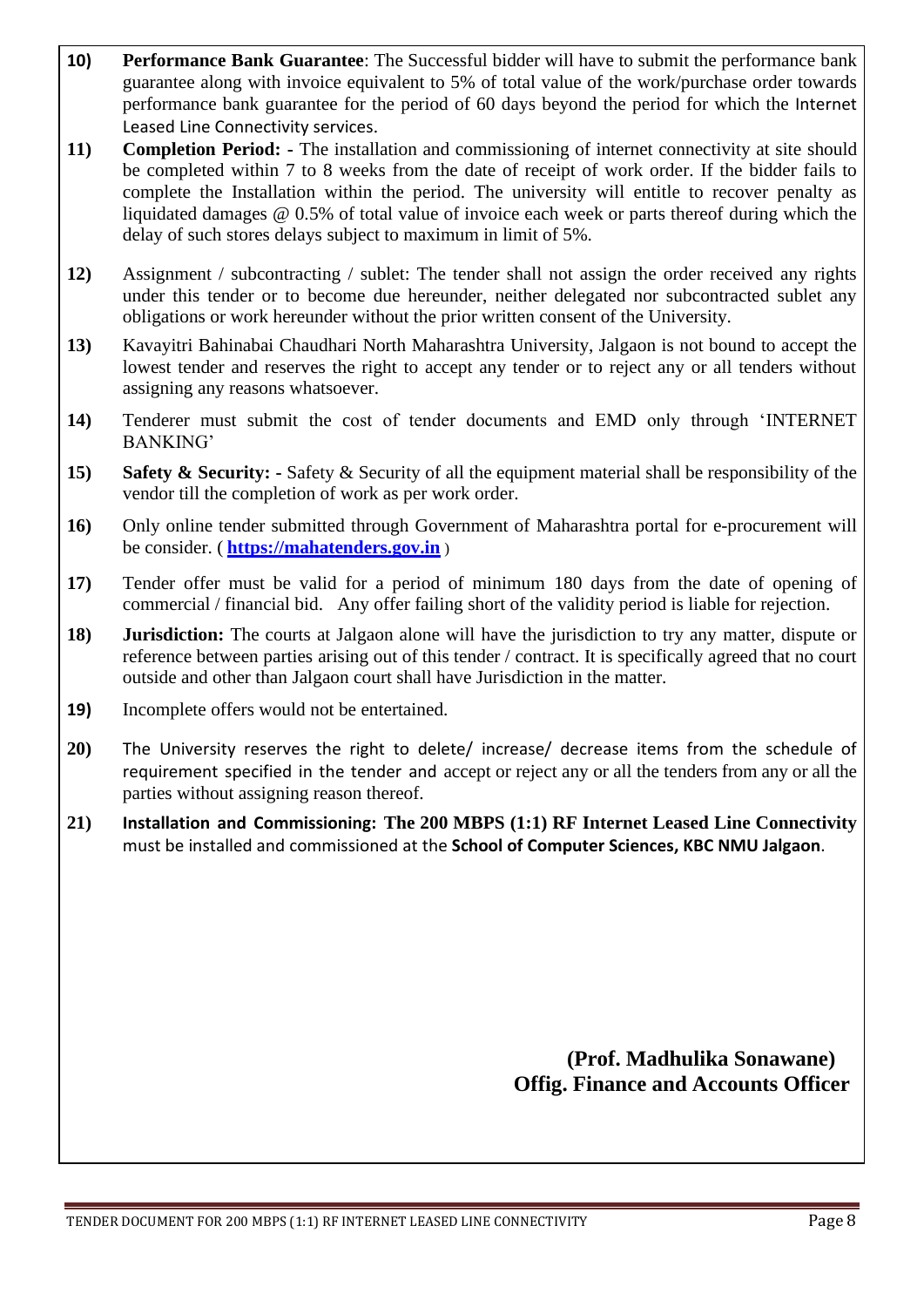# **Technical Details for 200 MBPS (1:1) RF INTERNET LEASED LINE CONNECTIVITY**

#### **Scope of work:**

The scope of work in the proposed tender includes providing Internet leased line of fully dedicated, unshared & High Quality 200 Mbps symmetric bandwidth without any compression factor (1:1) on RF link to KBCNMU, Jalgaon). The bandwidth may be further upgradable on existing infrastructure.

The link should be meeting the following requirements.:

- The services shall be provided round the clock on 24<sup>\*7</sup> basis.
- It should be direct single hop RF link form the service provider to KBCNMUJ) to provide seamless and reliable services.
- Least packet loss / latency < 200 ms universally.
- o Service Level Agreement (SLA) should commit at least 99% service availability, including the last mile connectivity. The network uptime will be computed on (based on Packet drop at user end) monthly basis. Uptime shall be calculated as (Total Time – Down Time) x 100 / Total time.
- The institute will maintain an official logbook to monitor the services.
- The response time for attending the faults will be two hours (maximum) once complaint is lodged. Penalty for downtime will apply as per the table.

| Uptime on monthly basis | Penalty                |
|-------------------------|------------------------|
| $> 99\%$                | 00% of monthly rental  |
| $\geq 90\%$             | 10% of monthly rental  |
| $\geq 80\%$             | 20% of monthly rental  |
| $\geq 70\%$             | 30% of monthly rental  |
| $\geq 60\%$             | 40% of monthly rental  |
| $\geq 50\%$             | 50% of monthly rental  |
| $<50\%$ (Very Poor)     | 100% of monthly rental |

In case the service is very poor  $\left( \langle 50\% \rangle \right)$  for two consecutive months due to whatsoever reason the service contract will stand cancelled automatically and the institute will have no liability.

The scope of the work includes supply, installation and commissioning of related hardware and software for setting up internet connection at KBCNMUJ. The scope of work also includes configuration of all related hardware and software including any training to the operation team of the university, if required, the ISP shall accomplish any jobs, series that are not mentioned above but are required for completion of project, without any extra charges for completeness of the work under contract. Please note that the price quoted would include conveyance and any other incidental charges.

Vendor will be responsible for the installation of the system at the university's site. All the instruments, accessories, tools & tackles; including appropriate manpower as required with the sole responsibility of the vender at his cost.

Service facility: Supplier should mention about the possible service set up in Jalgaon and their capability to provide the services after installation.

Service review reports & software: The vendor shall provide web-based interface capable for providing weekly, monthly & quarterly reports of the following at the server administrator level in KBCNMU, Jalgaon.

- a. Bandwidth Utilization (in Mbps as well as in frames)
- b Errors (frames/sec)
- c Discards (Frames/ sec)
- d. Non-unicast (Frame /sec)
- e Bandwidth availability
- f Packet loss (In %)
- g Latency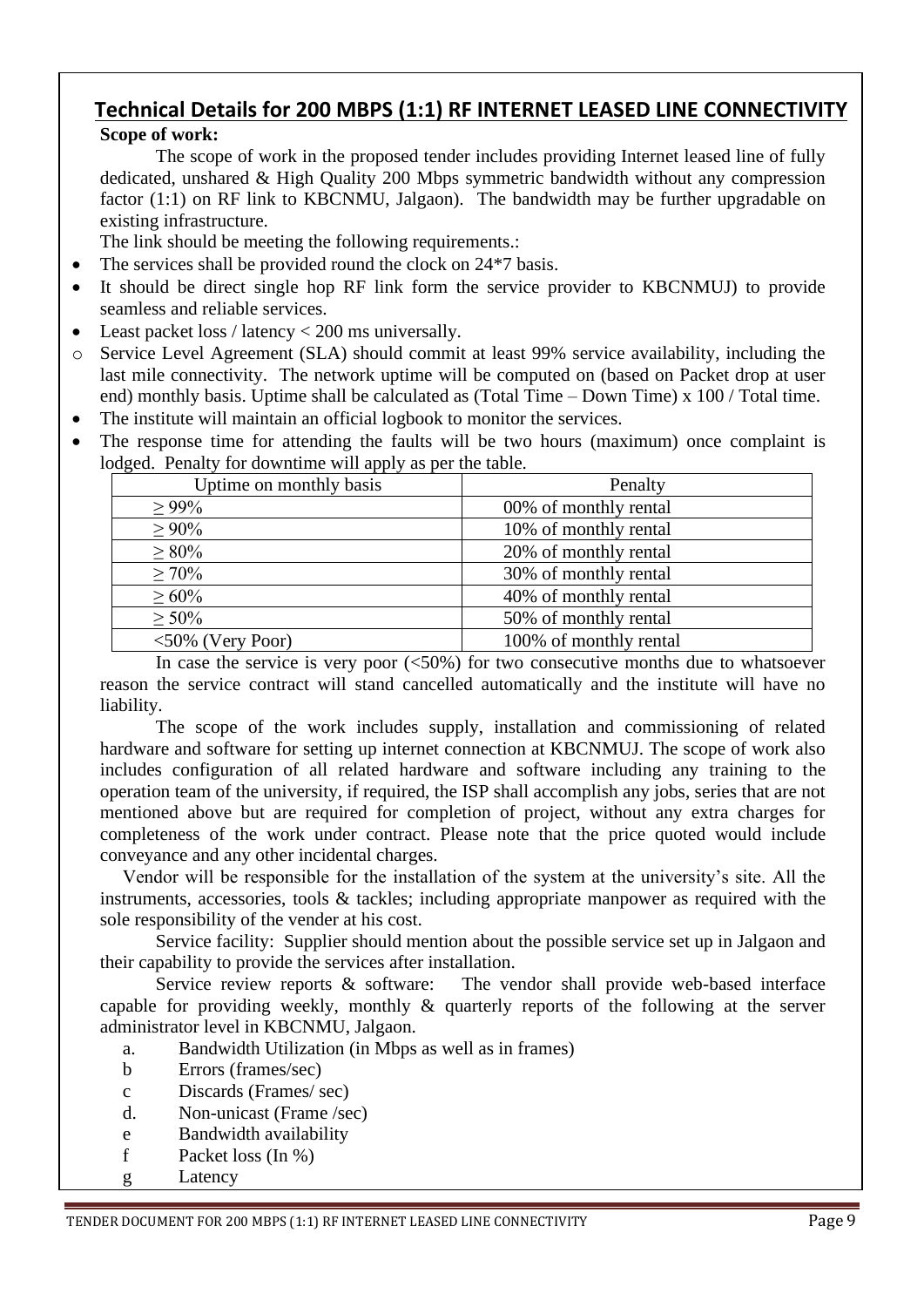The ISP in the technical quote should explicitly state the features offered by them for the internet links highlighting service level terms such as uptime reliability latency period, Number of IPs offered, throughput, RTD, packet drop, scalability etc.

The ISP is also required to explicitly mention the equipment's proposed to be supplied with the line from their end, the end terminal, and equipment's required to be provided by us (KBCNMU, Jalgaon). The ISP should also mention in the technical bid the optional items, which can be provided.

The technical bid should be supported by a brief proposal document clearly stating the strengths & weaknesses of the ISP along with highlighting their presence, infrastructure etc.

The ISP also required to submit a copy of the service level Agreement (SLA) offered which clearly highlights the service level terms and conditions.

For uninterrupted service ISP should provide RF connection in Ring (Redundant) Network. Opto isolation should be provided in RF device in case of lightening, effect of lighting should not damage institute devices of KBCNMU Jalgaon. Up time will be calculated on the basis of bandwidth delivery at our Ethernet drop.

Service Level Agreement (SLA) will be signed based on the mutually agreeable terms and conditions. In case of any breach in the service level agreement terms, KBCNMU, Jalgaon reserves the right to cancel the order and claim the extra amount if paid to the ISP. In case the ISP needs to terminate the agreement, they are required to provide at least 30-day notice period to the Institute. The ISP is also required to provide contact details (inclusive of address, telephone nos., email etc) of personnel from their end who will act as a single point of contact in case the institute needs to contact the ISP for all issues pertaining to the operations and maintenance of the Internet line.

**The ISP is required to offer uninterrupted services for the period of two years form the date of work order. However, the services may be extended upto three years based on the satisfactory performance and price negotiation. In case of additional requirements for bandwidth during the contract period the same may be negotiated with the bidder to which the work order has been placed.**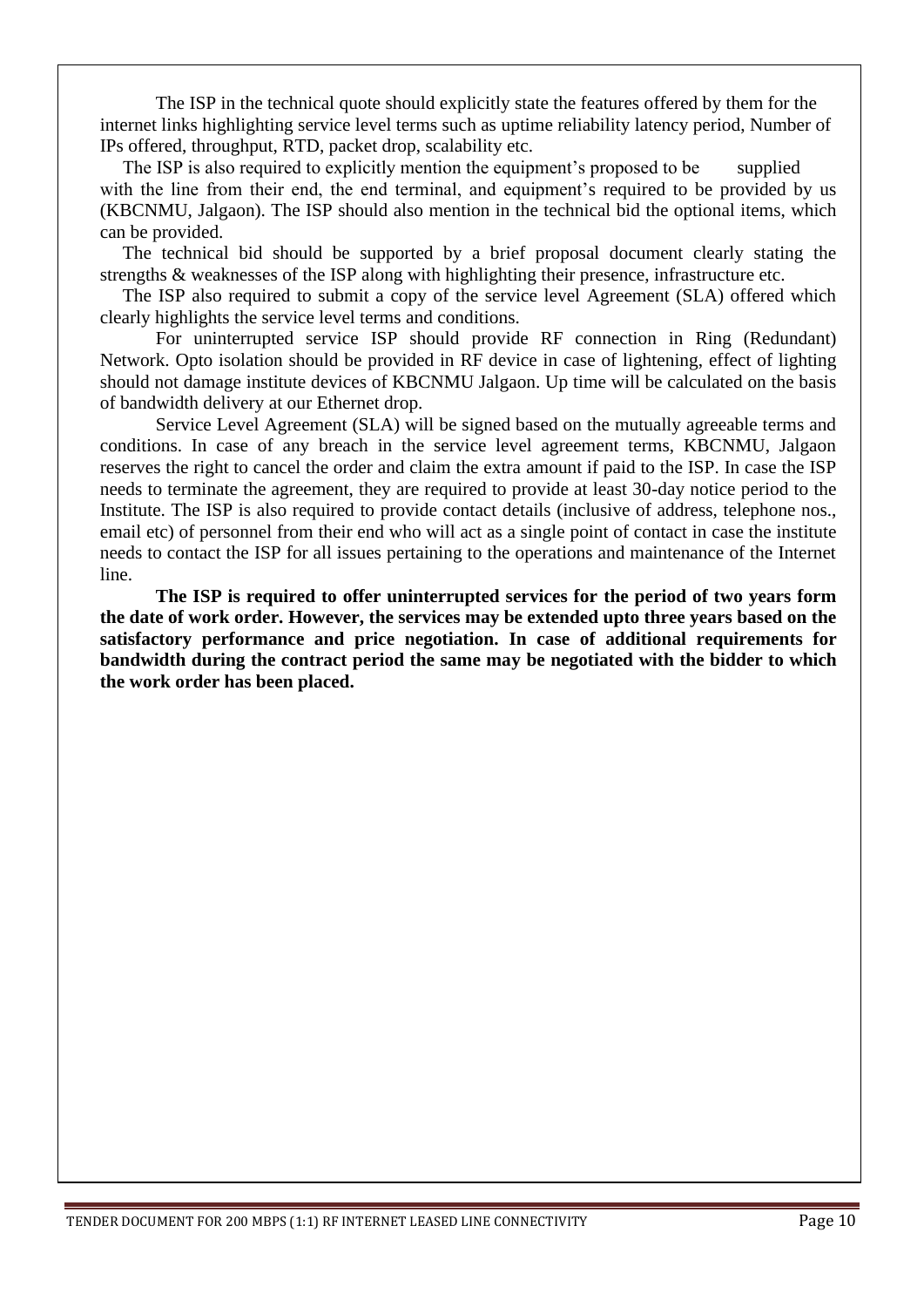# **Information of the Bidder**

| Sr.<br>No.     | Particular                                                                                                                                                                     |  |
|----------------|--------------------------------------------------------------------------------------------------------------------------------------------------------------------------------|--|
| 1              | Name of the Company/ Organization/firm                                                                                                                                         |  |
| $\overline{2}$ | Registered office Address, Telephone no., and E-<br>mail ID                                                                                                                    |  |
| $\mathfrak{Z}$ | Correspondence / Contact Address. Details of<br>contact person name, designation, address, mobile<br>no & e-mail ID.                                                           |  |
| $\overline{4}$ | Type of the Organization /(Proprietary / Partnership/<br>Pvt. Ltd./PSU/Govt./Public Ltd) certified copy in<br>respect of registration must be enclosed                         |  |
| 5              | Year of establishment and Experience in business<br>(In number of years)                                                                                                       |  |
| 6              | <b>Annual Turnover</b><br>2017-18<br>2018-19<br>2019-20<br>(Certified copies of Annual Statement of Accounts<br>i.e. Balance sheet & Profit Loss Account must be<br>uploading) |  |
| $\tau$         | GST Registration No.                                                                                                                                                           |  |
| 8              | PAN Card No.                                                                                                                                                                   |  |
| 9              | Details of Bank – Name of Bank<br>Name of Account<br>Type of Account<br><b>Account Number</b><br><b>IFSC Code</b><br><b>MICR Code</b>                                          |  |
| 10             | Capacity in which the bidder has signed the bid                                                                                                                                |  |

#### **Signature & Seal of the Tender**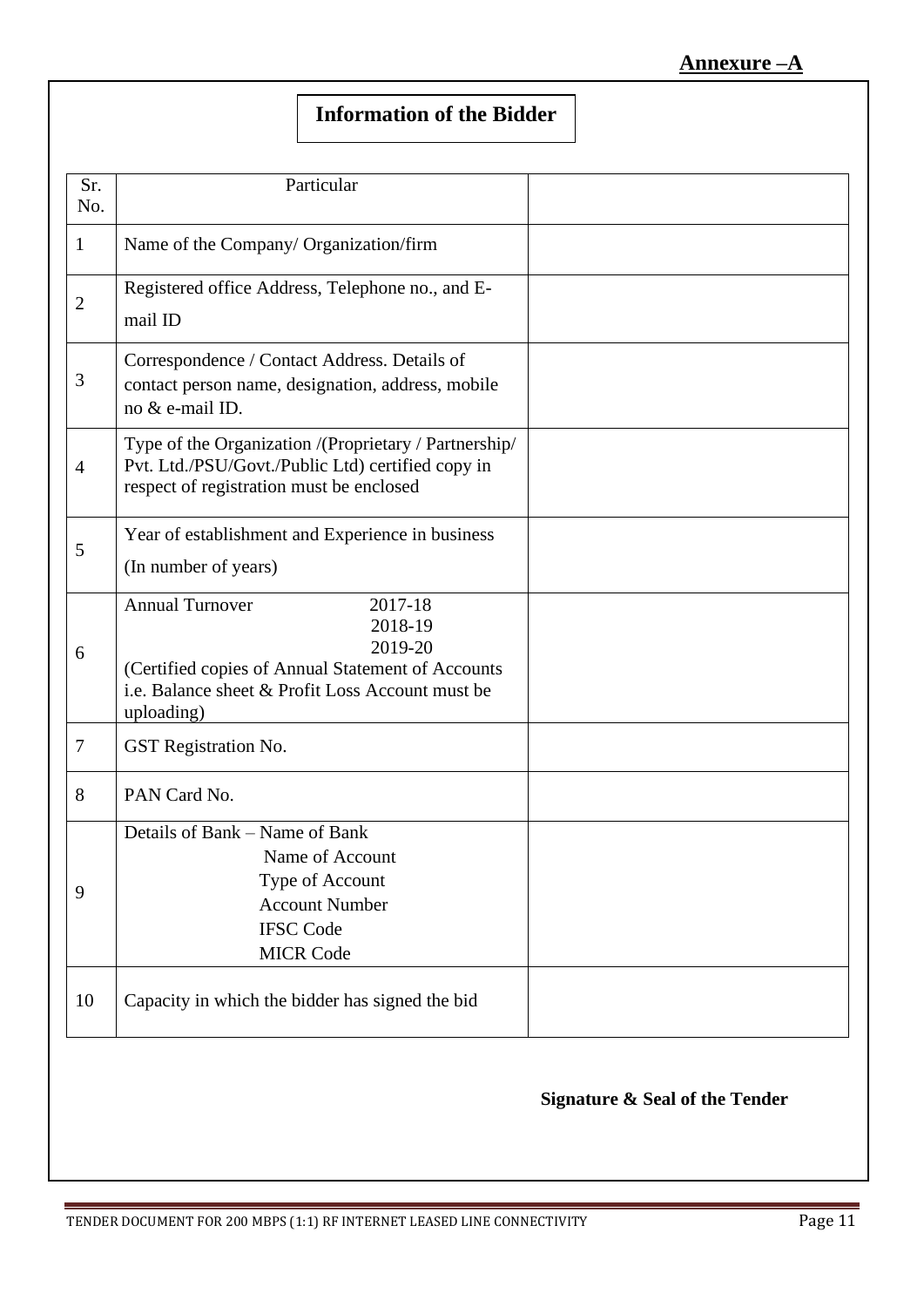#### **Annexure –B**

# Certificate of Annual Turn Over

| Sr. No. | Financial year | Annual turnover<br>$(In$ Lac $)$ |
|---------|----------------|----------------------------------|
|         | 2017-18        |                                  |
|         | 2018-19        |                                  |
|         | 2019-20        |                                  |

Seal & Signature of the Seal & Signature of the Seal & Signature of the Seal & Signature of the Seal & Signature of the Seal & Signature of the Seal & Signature of the Seal & Signature of the Seal & Signature of the Seal & bidder authorized representative.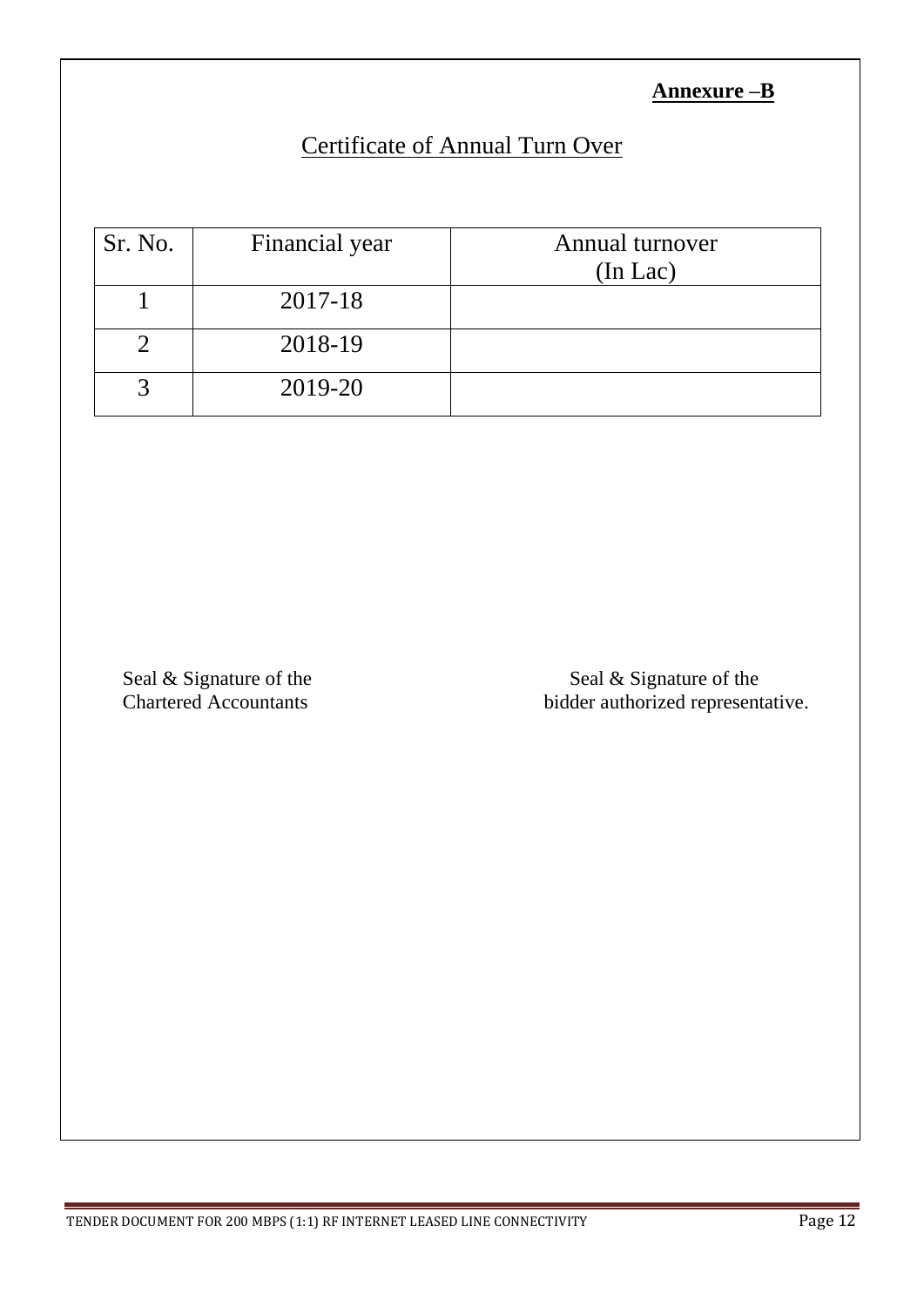#### **Annexure –C**

| List of the documents to be submitted for technical Suitability |  |
|-----------------------------------------------------------------|--|
|-----------------------------------------------------------------|--|

| 1.<br>2. | Copy of DOT/TRAI certificate                                                             |  |
|----------|------------------------------------------------------------------------------------------|--|
|          |                                                                                          |  |
|          | Local loop provisioning is not violating<br>regulations laid<br>by Government<br>of      |  |
|          | India/TRAI<br>of<br>in<br>respect<br>such                                                |  |
|          | links/networks. Bidder will be responsible                                               |  |
|          | for making all the payments towards the                                                  |  |
|          | local loop charges/rentals/WPC charges                                                   |  |
|          | etc.                                                                                     |  |
| 3.       | 'Class A' or Class 'B' ISP license and                                                   |  |
|          | minimum 3 years of experience in the field                                               |  |
|          | of ISP with 'Class A' or 'Class B' License                                               |  |
| 4.       | Own optical fiber ring backbone in Jalgaon                                               |  |
|          | for intercity data transport<br>Having fully resilient and self-healing                  |  |
| 5.       | network architecture                                                                     |  |
| 6.       | Completed at least two similar works.                                                    |  |
|          | Copies of works orders for the work                                                      |  |
|          | successfully executed during the last three                                              |  |
|          | years should be attached                                                                 |  |
| 7.       | Having a local office within 15 km range                                                 |  |
|          | from the KBCNMU, Jalgaon                                                                 |  |
| 8.       | Having<br>state-of-the-art Network<br>a                                                  |  |
|          | Management<br>Center<br>and<br><b>Network</b><br>Operation Center which operates on 24*7 |  |
|          | basis. Bidder should have centralized                                                    |  |
|          | trouble ticketing tool for call logging,                                                 |  |
|          | monitoring and troubleshooting process                                                   |  |
| 9.       | Having well defined capabilities and                                                     |  |
|          | procedures to track call resolution progress                                             |  |
|          | status and provide the updates to the                                                    |  |
|          | customer.                                                                                |  |
| 10.      | defined<br>The ISP should have well                                                      |  |
|          | technical escalation<br>and<br>management<br>procedures                                  |  |
|          | Having well equipped O & M centers                                                       |  |
| 11.      | staffed with experience personnel for                                                    |  |
|          | <b>Operations and Maintenance</b>                                                        |  |
|          |                                                                                          |  |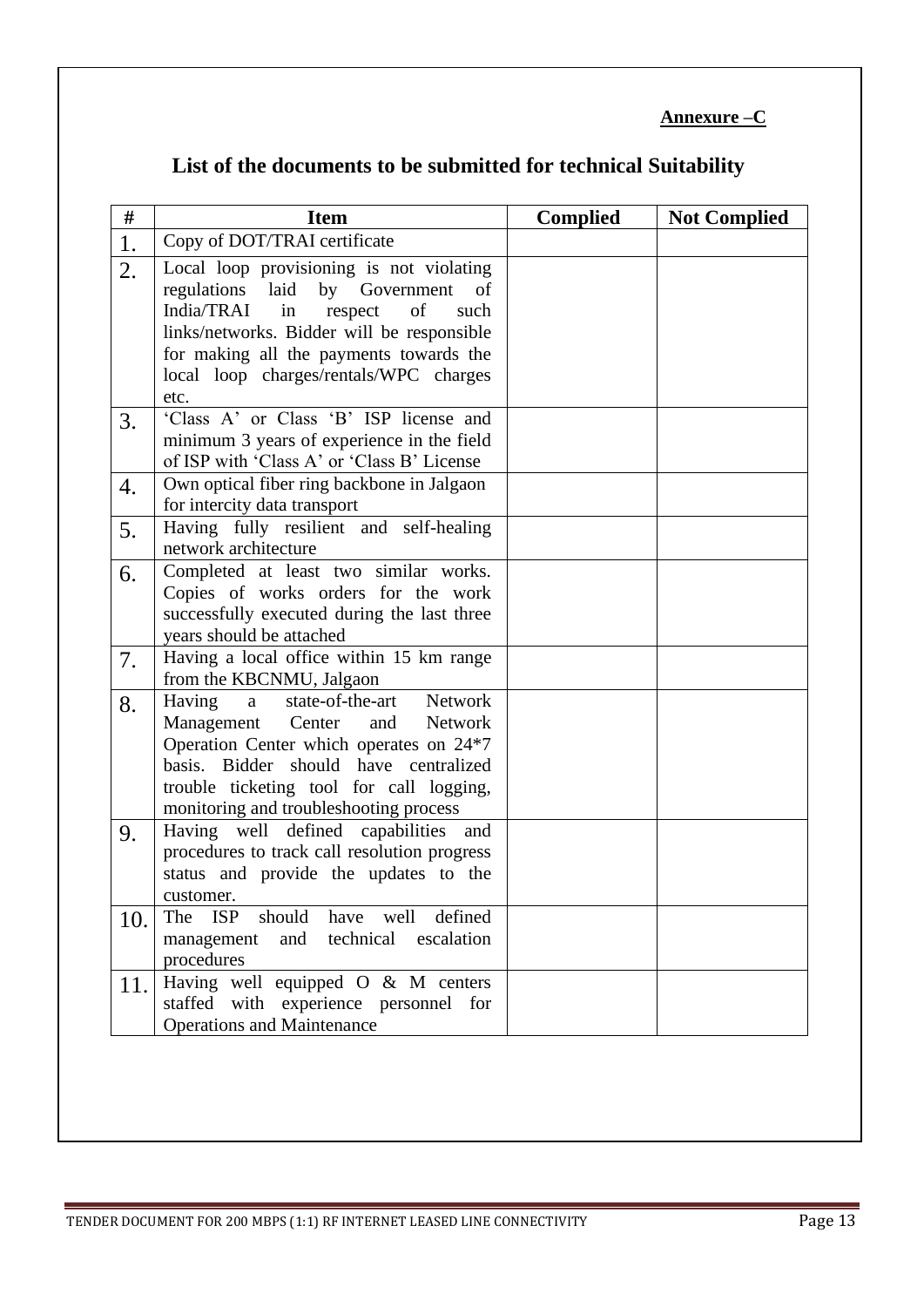#### **Annexure –D**

#### **DECLARATION REGARDING BLACKLISTING / DEBARRING FOR TAKING PART IN TENDER.**

#### **(To be executed & attested by Public Notary / Executive Magistrate on Rs.100/- non judicial Stamp paper by the bidder)**

I / We \_\_\_\_\_\_\_\_\_\_\_\_\_\_\_\_\_\_\_\_\_\_\_\_ ISP/ Partner(s)/ Authorized Distributor /agent of M/S. hereby declare that the firm/company namely M/s. ---------------------------------------- has not been blacklisted or debarred in the past by Union / State Government or by any other organization from taking part in tenders in India.

#### Or

|                                                                                                     | I / We $\frac{1}{1}$ We $\frac{1}{1}$ = $\frac{1}{1}$ = $\frac{1}{1}$ = $\frac{1}{1}$ = $\frac{1}{1}$ = $\frac{1}{1}$ = $\frac{1}{1}$ = $\frac{1}{1}$ = $\frac{1}{1}$ = $\frac{1}{1}$ = $\frac{1}{1}$ = $\frac{1}{1}$ = $\frac{1}{1}$ = $\frac{1}{1}$ = $\frac{1}{1}$ = $\frac{1}{1}$ = $\frac{1}{1}$ |
|-----------------------------------------------------------------------------------------------------|-------------------------------------------------------------------------------------------------------------------------------------------------------------------------------------------------------------------------------------------------------------------------------------------------------|
|                                                                                                     |                                                                                                                                                                                                                                                                                                       |
|                                                                                                     |                                                                                                                                                                                                                                                                                                       |
| Government or any Organization from taking part in tenders for a period of ________________________ |                                                                                                                                                                                                                                                                                                       |
|                                                                                                     |                                                                                                                                                                                                                                                                                                       |
| firm/company is entitled to take part in tenders.                                                   |                                                                                                                                                                                                                                                                                                       |

In case the above information found false I / we are fully aware that the tender/ contract will be rejected/cancelled by University and EMD / SD shall be forfeited. In addition to the above University will not be responsible to pay the bills for any completed / partially completed work.

#### DEPONENT

Name\_\_\_\_\_\_\_\_\_\_\_\_\_\_\_\_\_\_\_\_\_

Address \_\_\_\_\_\_\_\_\_\_\_\_\_\_\_\_\_\_

Attested:

(Public Notary / Executive Magistrate)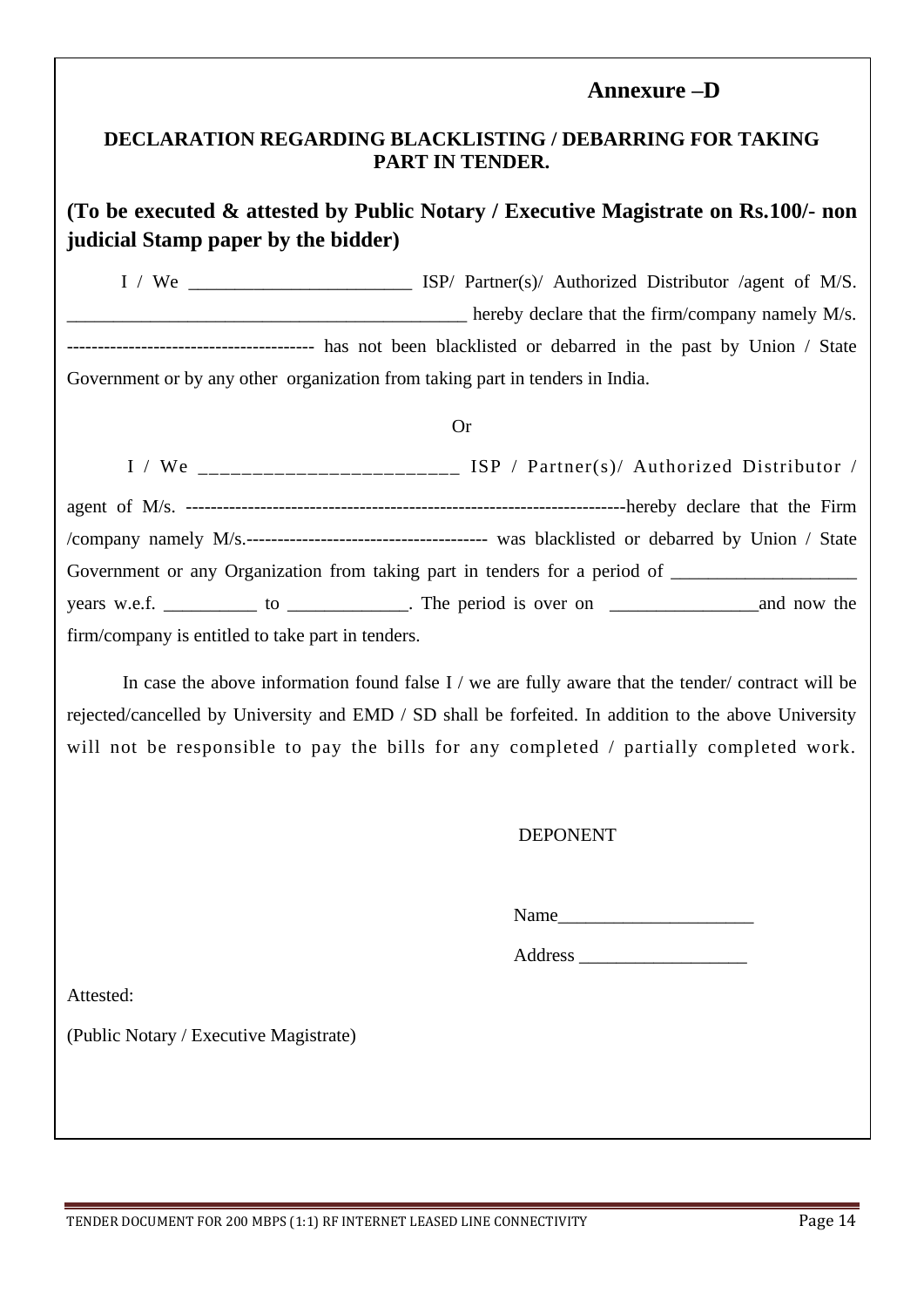#### **Annexure – E**

## **Technical Bid Document For 200 MBPS (1:1) Internet Leased Line Connectivity on RF Link**

| $\#$ | <b>Particulars</b>                                           | <b>Details</b>                              |
|------|--------------------------------------------------------------|---------------------------------------------|
| 1.   | Location where service is to be                              | UGC Computer Center, School of Computer     |
|      | provided (Last Mile)                                         | Sciences, Kavayitri Bahinabai Chaudhari     |
|      |                                                              | North Maharashtra University, P. O. Box No. |
|      |                                                              | 80, Umavi Nagar, Jalgaon                    |
|      |                                                              |                                             |
|      |                                                              | <b>Location Details:</b>                    |
|      |                                                              | 21°00'10.3"N 75°29'48.3"E                   |
|      |                                                              | NL: 21.002667078233188,                     |
|      |                                                              | EL: 75.49693735201723                       |
| 2.   | Speed of the circuit                                         | Dedicated 200 Mbps (1:1) Internet Leased    |
|      |                                                              | Line on RF Link (Wireless)                  |
| 3.   | Minimum Contract Period                                      | <b>Two Years</b>                            |
| 4.   | <b>Service Features</b>                                      |                                             |
|      | Redundancy in %                                              |                                             |
|      | Packet Loss/Drop in %                                        |                                             |
|      | Latency in ms                                                |                                             |
|      | Throughput                                                   |                                             |
|      | RTD in ms                                                    |                                             |
|      | Uptime/Availability in %                                     |                                             |
|      | SLA provided (Yes/No)                                        |                                             |
|      | No. of IPs provided                                          |                                             |
|      | (Minimum 05 IPs required)                                    |                                             |
| 5.   | Equipment's provided by ISP for                              |                                             |
|      | establishing connectivity owned by                           |                                             |
|      | ISP (Make and Model)                                         |                                             |
| 6.   | services<br>optional<br>items/<br>Any                        |                                             |
|      | provided excluding the<br>above-<br>mentioned items/services |                                             |
| 7.   |                                                              |                                             |
|      | Time required to operationalize the<br>circuit               |                                             |
| 8.   | Provide details of Single Point of                           |                                             |
|      | Contact                                                      |                                             |
| 9.   | Notice<br>period to terminate<br>the                         | 30 days                                     |
|      | contract from either end                                     |                                             |
| 10.  | Brief synopsis of ISP highlighting                           |                                             |
|      | their presence, infrastructure etc.                          |                                             |
| 11.  | Any other additional details                                 |                                             |
|      |                                                              |                                             |

Date : / /2021

Signature and Seal of the bidder